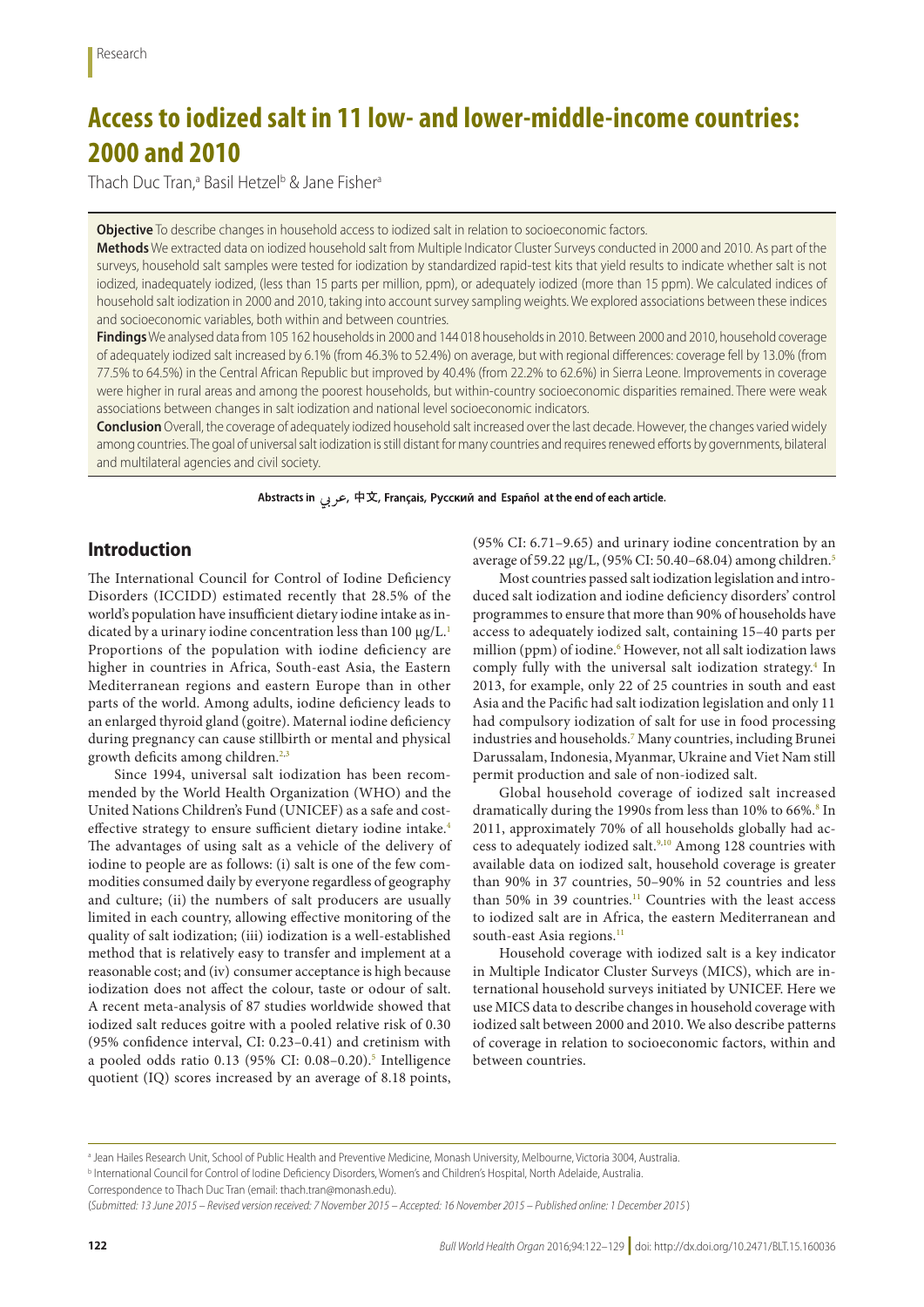# **Methods**

These surveys involve a nationally representative sample of between 5000 and 40 000 households using a multistage, cluster sampling technique. Data are collected through home visits and structured face-to-face interviews by national data collection teams; household salt samples are tested for iodine content by the interviewer using standardized test kits. The kits contain a starch-based solution that turns blue if iodine is present. The intensity of the colour varies with the amount of iodine and by matching it with the colour chart the iodine concentration can be ascertained. Salt containing 15 ppm or more of iodine is considered to be adequately iodized in MICS. Results are categorized as follows: (i) not iodized; (ii) iodized at more than 0 ppm and less than 15 ppm; (iii) iodized at 15 ppm or more; (iv) no salt in the household; and (v) not tested.

An index of household wealth is constructed on the basis of household characteristics, including the main materials of the dwelling's floor, roof and exterior walls; main type(s) of fuel used for cooking; source of drinking water; type of sanitation facility; and household assets.

## **National indicators**

The country-level socioeconomic indicators used in this study are gross domestic product per capita (GDP) and the Human Development Index (HDI) – a composite index reflecting life expectancy, education and the proportion of the population living above the international poverty line income.<sup>[12](#page-7-11)</sup> HDI ranges from 0 (the worst) to 1 (the best). Country HDIs are reported annually in Human Development Reports from the United Nations Development Programme. Estimates of GDP per capita are provided annually by the World Bank.[13](#page-7-12) MICS data from rounds two (in 2000), three (in 2005) and four (in 2010) were downloaded from the MICS website[.14](#page-7-13) We analysed data for the 11 countries with data on household coverage with iodized salt in rounds two and four.

## **Analysis**

Indices of household salt iodization in 2000 and 2010 were calculated, taking into account the sampling weights in each survey. We calculated two indices of the proportion of households with

<span id="page-1-0"></span>

| Table 1. Number of households included in the study on access to iodized salt in 11 low- |
|------------------------------------------------------------------------------------------|
| and lower-middle-income countries, 2000 and 2010                                         |

| <b>WHO region, country</b>       | <b>No. of households</b> |                  |  |  |
|----------------------------------|--------------------------|------------------|--|--|
|                                  | <b>Year 2000</b>         | <b>Year 2010</b> |  |  |
| <b>African</b>                   |                          |                  |  |  |
| Central African Republic         | 13555                    | 11429            |  |  |
| Chad                             | 5277                     | 15458            |  |  |
| Democratic Republic of the Congo | 8436                     | 11317            |  |  |
| Kenya                            | 8883                     | 7736             |  |  |
| Sierra Leone                     | 3812                     | 11 192           |  |  |
| Swaziland                        | 3801                     | 4717             |  |  |
| <b>European</b>                  |                          |                  |  |  |
| Republic of Moldova              | 10375                    | 10719            |  |  |
| <b>Eastern Mediterranean</b>     |                          |                  |  |  |
| Iraq                             | 12990                    | 35635            |  |  |
| Sudan                            | 24448                    | 14644            |  |  |
| <b>Western Pacific</b>           |                          |                  |  |  |
| Mongolia                         | 5972                     | 9615             |  |  |
| Viet Nam                         | 7613                     | 11556            |  |  |
| <b>Total</b>                     | 105162                   | 144018           |  |  |

adequately iodized salt: (i) the number of households with salt iodized to at least 15 ppm divided by the total number of households surveyed; and (ii) the proportion of households with adequately iodized salt among households with any iodized salt. These indices were also calculated for urban and rural households and by quintiles of the household wealth index.

We calculated the median proportion of households with adequately iodized salt for the year 2000 and 2010 by national HDI and GDP. Kendall's tau correlation coefficients were calculated to measure the associations among indices.

# **Results**

The total number of households included in the analyses ranged from 3801 to 24 448 in 2000 and from 7736 to 35 635 in 2010 [\(Table](#page-1-0) 1). The exclusion rates (missing data or salt not tested) ranged from 0.05% in the Republic of Moldova to 9.28% in Swaziland in 2000 (overall 2.15%), and from 0.18% in Iraq to 5.66% in Chad in 2010 (overall 2.13%).

# **Indicators**

## *All households*

The proportion of households with adequately iodized salt varied widely among the 11 countries [\(Fig.](#page-2-0) 1). Between 2000 and 2010, household coverage of adequately iodized salt increased by 6.1% on average, but with regional

differences: coverage fell by 13.0% in the Central African Republic but improved by 40.4% in Sierra Leone [\(Table](#page-3-0) 2).

Coverage was generally higher in urban than in rural areas. Overall, there were greater improvements, but from a lower base, in rural than in urban areas. Coverage was higher in wealthier households; however, the largest improvement in coverage over the 10 years was among the poorest groups ([Table](#page-3-0) 2).

There was a negative correlation between the proportion of households with adequately iodized salt in the year and the change in coverage over 10 years (correlation coefficient = −0.58). There were weak correlations between the changes in coverage from 2000 to 2010 and HDI (correlation coefficient =  $0.11$ ) or GDP (correlation coefficient = 0.05). The improvements were slightly higher in the countries with higher HDI and GDP ([Table](#page-2-1) 3). However, coverage was lower in countries where HDI and GDP were high.

#### *Households with adequately iodized salt*

Among households with iodized salt, coverage with adequately iodized salt increased by 5.1% on average between 2000 and 2010. Coverage improved slightly more in urban (2.6%) than in rural (1.6%) areas [\(Table](#page-3-1) 4). The poorest households had the smallest changes. The countries with higher HDI and higher GDP had greater improvements from lower initial levels ([Table](#page-4-0) 5).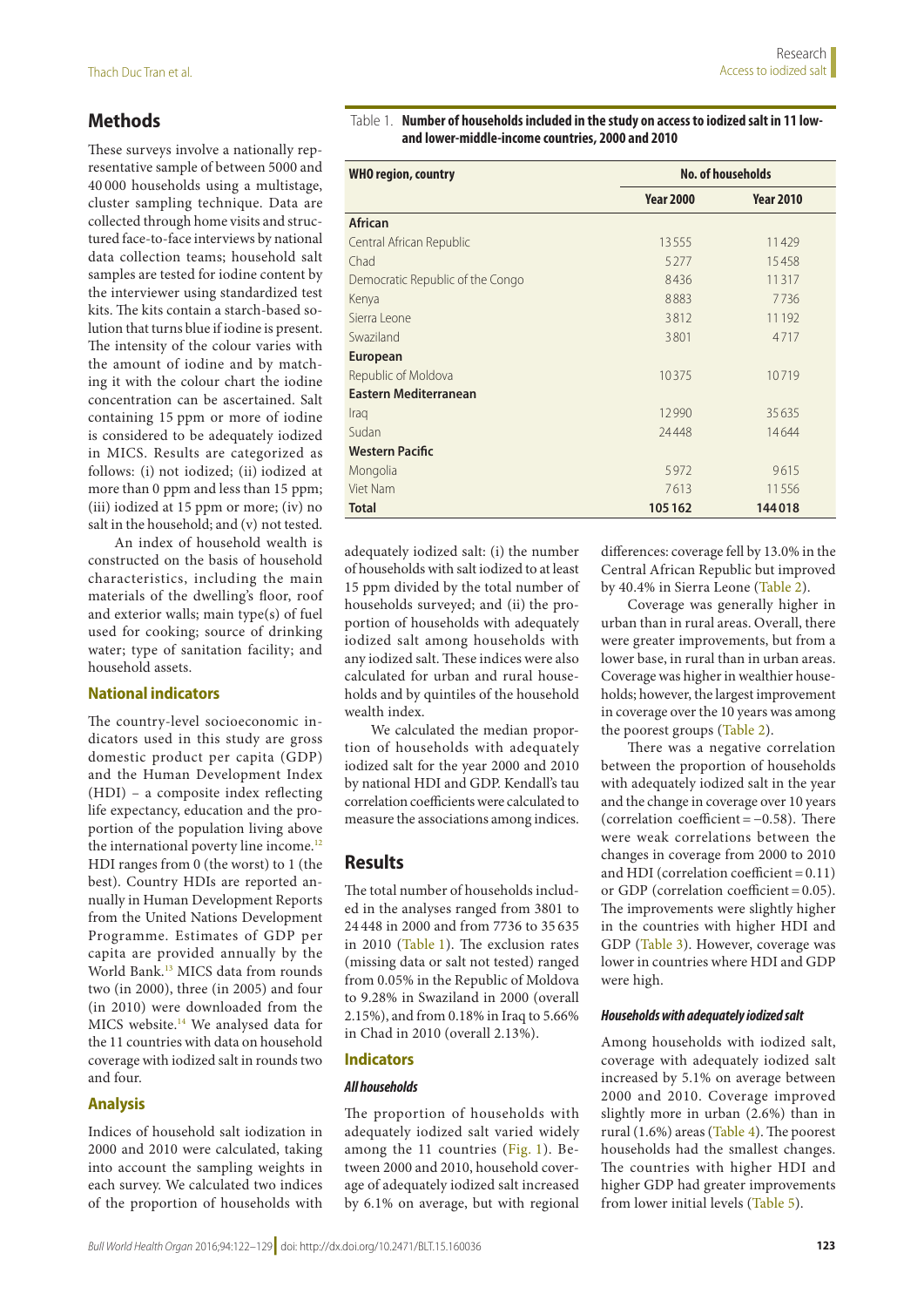#### <span id="page-2-0"></span>Fig. 1. **Proportion of households with adequately iodized salt by country, 2000 and 2010**



# **Discussion**

We examined the household coverage of adequately iodized salt in 11 countries that have relevant Multiple Indicator Cluster Survey data from both 2000 and 2010. Overall, there has been a remarkable improvement in the proportions of households with adequately iodized salt, but there are substantial inter-country differences. Four countries (Mongolia, the Republic of Moldova, Sierra Leone and Sudan) made improvements, five countries (Chad, the Democratic Republic of the Congo, Kenya, Swaziland and Viet Nam) were relatively stable and two countries (the Central African Republic and Iraq) had reductions in coverage.

The four countries with improvements in coverage all had low initial coverage. In these countries, efforts by national governments, international agencies and the mass media to promote the production and consumption of iodized salt were implemented during this period [\(Table](#page-4-1) 6). The Republic of Moldova relies entirely on imports of household salt; in the late 1990s the government released a decree banning the importation of non-iodized salt.<sup>15</sup> UNICEF supported the National Maternal and Child Health Programme during 2000 to 2004 in advocacy, communication, monitoring, evaluation and legislation for salt iodization. Iodization equipment for one main salt importer was supplied to enable the initiation of domestic iodization in the Republic of Moldova.<sup>20</sup> In 2002, a situation analysis was conducted in the Republic of Moldova, followed by a 3-month mass media campaign. Two national multi-sector workshops developed a collaborative plan of action to eliminate iodine deficiency. As a result, a National Programme to Eliminate Iodine Deficiency Disorder, promoting the supply of iodized salt, was started in 2004.[15](#page-7-14)

In Mongolia, the first National Programme on Elimination of Iodine Deficiency Disorder, from 1996 to 2001, introduced iodized salt for food consumption.<sup>21</sup> The second and third stages of this programme were implemented from 2002 to 2010, and included multiple activities to improve use of iodized salt including legislation and public awareness campaigns. The government released national standards for iodized salt (in 2001), legislation (Prevention of Iodine Deficiency Disorder by Salt Iodization,

in 2003) and regulations that mandated salt iodization (in 2006).<sup>22</sup>

The two African countries in this group (Sierra Leone and Sudan) all experienced civil wars during the 1990s, which are likely to have affected implementation of programmes and could account for the low prevalence of households consuming iodized salt in 2000. Government commitments combined with financial and technical support from international agencies including WHO, UNICEF, and ICCIDD contributed to significant changes, in particular in Sierra Leone.

Chad, the Democratic Republic of the Congo and Swaziland had approximately 50% coverage in 2000 and this remained unchanged in 2010. In these countries, no significant changes in the policy and government efforts concerning salt iodization were implemented during this period.

Kenya scaled up its universal salt iodization programme and was successful in sustaining coverage for the decade. In Viet Nam, the National Iodine Deficiency Disorder Control Programme, supported by UNICEF and ICCIDD, was implemented between 1995 and 2005 and led to an increase in the coverage of iodized household salt from 25% in 1993 to 94% in 2005.<sup>23</sup> In 2005, the government declared that iodine deficiency had been eliminated in Viet Nam, changed the policy about salt iodization from mandatory to voluntary, and significantly reduced the budget allocated for iodine deficiency disorder control activities.<sup>[24](#page-7-19)</sup> As a result, the coverage of iodized household salt in 2010 reversed to almost the same level it had been in 2000.

In the Central African Republic and Iraq, coverage decreased significantly from 2000 to 2010. It is likely that mili-

#### <span id="page-2-1"></span>Table 3. **Median proportion of households with adequately iodized salt by socioeconomic factors, 11 countries, 2000 and 2010**

| <b>Factor</b>                                                                                   | <b>Median proportion</b> |      | <b>Difference</b> |
|-------------------------------------------------------------------------------------------------|--------------------------|------|-------------------|
|                                                                                                 | 2000                     | 2010 |                   |
| <b>All 11 countries</b>                                                                         | 42.4                     | 527  | 10.3              |
| <b>2010 HDI</b>                                                                                 |                          |      |                   |
| Low (4 countries, $HD < 0.46$ )                                                                 | 55.8                     | 56.1 | 0.3               |
| Medium (7 countries)                                                                            | 40.0                     | 45.1 | 5.1               |
| 2010 GDP                                                                                        |                          |      |                   |
| Low-income (5 countries, GDP <us\$ 1000)<="" td=""><td>598</td><td>62.6</td><td>2.8</td></us\$> | 598                      | 62.6 | 2.8               |
| Lower middle-income (6 countries)                                                               | 38.1                     | 45.1 | 7.0               |

GDP: gross domestic product; HDI: human development index; US\$: United States dollars.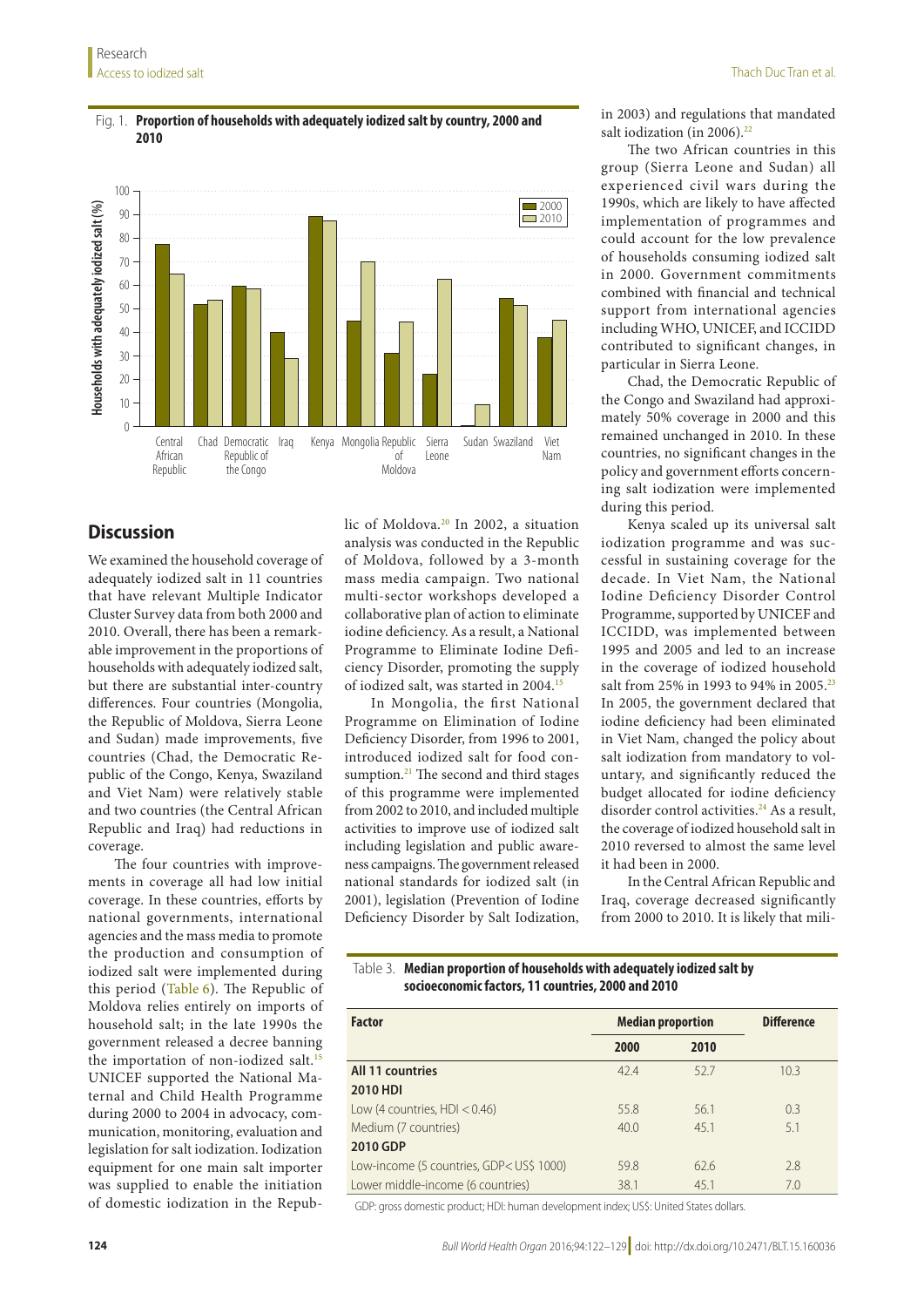| Country                           |                     |                         | Proportion of households with adequately iodized salt, % 2000; % 2010 (difference) |                       |                        |                     |                        |
|-----------------------------------|---------------------|-------------------------|------------------------------------------------------------------------------------|-----------------------|------------------------|---------------------|------------------------|
|                                   | Area                |                         |                                                                                    |                       | Household wealth index |                     |                        |
|                                   | Urban               | <b>Rural</b>            | Quintile 1 (poorest)                                                               | Quintile <sub>2</sub> | Quintile <sub>3</sub>  | Quintile 4          | Quintile 5 (richest)   |
| Central African Republic          | $78;69.3(-8.7)$     | $77.3; 62 (-15.3)$      | $72.6;$ 55.8 ( $-16.8$ )                                                           | $77.6$ ; 62.4 (-15.2) | $78.2; 65.2(-13)$      | 79.3; 70.1 (-9.2)   | $82.6$ ; 74.7 $(-7.9)$ |
| Chad                              | 59.4; 59.4 (0.0)    | 49.4; 52.1 (2.7)        | $49.1;43(-6.1)$                                                                    | 45.1; 52.2 (7.1)      | 47.1; 53.2 (6.1)       | 56.3; 59.3 (3.0)    | 60.6; 63.7 (3.1)       |
| Democratic Republic of the Congo  | $61.8; 58.6(-3.2)$  | 59; 58.6 (-0.4)         | 56.4; 57.5 (1.1)                                                                   | 56.9; 57.2 (0.3)      | $61.3; 57.4 (-3.9)$    | 58.5; 56.3 (-2.2)   | $67.1; 65.6 (-1.5)$    |
| Iraq                              | $42.6; 33.7(-8.9)$  | $33.4; 15.8 (-17.6)$    | $30.1; 14.9 (-15.2)$                                                               | 55.2; 22.3 (-32.9)    | $45.8; 26.9(-18.9)$    | 24; 32.5 (8.5)      | 44.8; 47.4 (2.6)       |
| Kenya                             | 86.5; 89.5 (3.0)    | $89.7; 87.4 (-2.3)$     | $89.3; 83.7 (-5.6)$                                                                | $90.4; 86.3(-4.1)$    | $88.3; 87.5 (-0.8)$    | 88.3; 90.1 (1.8)    | 88.3; 89.2 (0.9)       |
| Mongolia                          | 62.4; 73.9(11.5)    | 28.3; 55.6 (27.3)       | 21.9; 52.7 (30.8)                                                                  | 29.7; 67.8 (38.1)     | 44.0; 74.7 (30.7)      | 56.8; 78.9 (22.1)   | 69.2; 76.0 (6.8)       |
| Republic of Moldova               | 36.3; 61.3 (25.0)   | 27.5; 34 (6.5)          | $27.2; 23.5 (-3.7)$                                                                | 28.6; 35.9 (7.3)      | 28.3; 46.2 (17.9)      | 32.3; 56.6 (24.3)   | 39.5; 68.0 (28.5)      |
| Sierra Leone                      | 26.0; 63.4 (37.4)   | 20.6; 62.3 (41.7)       | 15.8; 56.6 (40.8)                                                                  | 16.6; 62.6 (46)       | 22.4; 63.8 (41.4)      | 27.0; 64.3 (37.3)   | 29.2; 66.5 (37.3)      |
| Sudan                             | 0.8; 10.4(9.6)      | 0.2; 8.9(8.7)           | 0.2; 18.5 (18.3)                                                                   | 0.3; 9.4(9.1)         | 0.4; 6.4(6.0)          | 0.8; 5.0(4.2)       | 0.8; 6.4(5.6)          |
| Swaziland                         | 59.7; 57.4 (-2.3)   | $51.7;48.5(-3.2)$       | $50.1; 39.9 (-10.2)$                                                               | $52.8;48.7(-4.1)$     | $58.0; 50.4(-7.6)$     | $55.0; 49.8 (-5.2)$ | 56.5; 63.3 (6.8)       |
| Viet Nam                          | $50.4; 44.4(-6.0)$  | 33.9; 45.4(11.5)        | 30.5;47.6 (17.1)                                                                   | 31.5; 40.5 (9.0)      | 33.8; 44.0 (10.2)      | 40.3; 47.4 (7.1)    | 54.0; 46.3 (-7.7)      |
| Median of the country proportions | 54.8; 59.0 (4.2)    | 33.9; 50.3 (16.4)       | 30.3; 45.3 (15.0)                                                                  | 38.3; 50.5 (12.2)     | 44.9; 51.8 (6.9)       | 47.7; 56.4 (8.7)    | 55.3; 64.6 (9.3)       |
| Country                           |                     |                         | Proportion of households with adequately iodized salt, % 2000; % 2010 (difference) |                       |                        |                     |                        |
|                                   | Area                |                         |                                                                                    |                       | Household wealth index |                     |                        |
|                                   | Urban               | <b>Rural</b>            | Quintile 1 (poorest)                                                               | Quintile <sub>2</sub> | Quintile 3             | Quintile 4          | Quintile 5 (richest)   |
| <b>Central African Republic</b>   | 89.2; 82.6 (-6.6)   | $89.8; 84.5(-5.3)$      | $87.9;86.0(-1.9)$                                                                  | $91.0; 83.1 (-7.9)$   | $89.0; 84.2(-4.8)$     | $89.3; 83.1 (-6.2)$ | $90.9; 82.4 (-8.5)$    |
| Chad                              | $82.3; 74.1(-8.2)$  | $79.4; 72.8 (-6.6)$     | $81.1; 68.3 (-12.8)$                                                               | $76.8; 74.3 (-2.5)$   | 78.8; 72.4 (-6.4)      | $79.3; 73.8 (-5.5)$ | $83.8;76.3(-7.5)$      |
| Democratic republic of the Congo  | $82.5; 78.2(-4.3)$  | 74.7; 80.6 (5.9)        | 72.6; 79.3 (6.7)                                                                   | 76.1; 78.4 (2.3)      | 76.8; 80.6 (3.8)       | 75.0; 79.2 (4.2)    | $85.5; 82.3 (-3.2)$    |
| lraq                              | 77.6; 55.6 (-22.0)  | $73.6$ ; 42.3 $(-31.3)$ | $72.7; 37.7 (-35.0)$                                                               | 85.3; 45.2 (-40.1)    | $80.0; 51.5 (-28.5)$   | $62.6; 55.6 (-7.0)$ | $75.5;65.9(-9.6)$      |
| Kenya                             | 90.0; 98.4 (8.4)    | 93.9; 98.5 (4.6)        | 94.3; 98.3 (4.0)                                                                   | 94.8; 98.4 (3.6)      | 92.4; 98.0 (5.6)       | 91.9; 98.6 (6.7)    | 91.3; 98.5 (7.2)       |
| Mongolia                          | $90.7; 87.2 (-3.5)$ | 88.0; 82.7 (-5.3)       | $90.1; 82.7 (-7.4)$                                                                | $86.6; 85.4 (-1.2)$   | $87.7; 85.5 (-2.2)$    | $90.2; 89.2 (-1.0)$ | $92.1; 87.9 (-4.2)$    |
| Republic of Moldova               | 49.6; 80.6 (31.0)   | 39.0; 72.3 (33.3)       | 36.8; 66.1 (29.3)                                                                  | 39.2; 73.1 (33.9)     | 41.5;78.6 (37.1)       | 46.1; 78.4 (32.3)   | 53.9; 81.3 (27.4)      |
| Sierra Leone                      | 56.6; 79.3 (22.7)   | 54.3; 82.1 (27.8)       | 48.9; 80.4 (31.5)                                                                  | 50.7; 81.4 (30.7)     | 52.2; 84.9 (32.7)      | 55.0; 80.8 (25.8)   | 65.2; 78.9 (13.7)      |
| Sudan                             | 56.0; 58.4 (2.4)    | 51.1; 67.5 (16.4)       | 61.5; 72.1(10.6)                                                                   | 56.3; 68.7 (12.4)     | 54.5; 61.0 (6.5)       | $64.1;49(-15.1)$    | 45.8; 55.0 (9.2)       |
| Swaziland                         | $68.0; 65.9 (-2.1)$ | $61.8; 57.4 (-4.4)$     | $62.3; 51.9 (-10.4)$                                                               | 63.1; $57.7 (-5.4)$   | $65.8;58.8(-7.0)$      | $63.4;58.1(-5.3)$   | 65.3; 69.6 (4.3)       |
| Viet Nam                          | $73.5; 71.6 (-1.9)$ | 61.5; 75.2 (13.7)       | 57.3; 73.9 (16.6)                                                                  | 60.3; 71.3 (11.0)     | 61.8; 75.4(13.6)       | 67.6;76.4 (8.8)     | $74.2; 73.4 (-0.8)$    |
| Median of the country proportions | 75.6; 78.2 (2.6)    | 73.6; 75.2 (1.6)        | 72.6; 73.9 (1.3)                                                                   | $76.1; 74.3 (-1.8)$   | 76.7; 78.6 (1.9)       | 67.6; 78.4 (10.8)   | 75.5; 78.9 (3.4)       |

<span id="page-3-1"></span><span id="page-3-0"></span>

| i                    |
|----------------------|
|                      |
|                      |
|                      |
|                      |
|                      |
|                      |
|                      |
| l                    |
|                      |
|                      |
|                      |
| with                 |
|                      |
|                      |
|                      |
|                      |
|                      |
|                      |
|                      |
|                      |
|                      |
|                      |
|                      |
|                      |
|                      |
|                      |
|                      |
|                      |
|                      |
|                      |
|                      |
|                      |
|                      |
|                      |
|                      |
|                      |
| $\ddot{\cdot}$       |
|                      |
| $\ddot{\phantom{0}}$ |
|                      |
|                      |
|                      |
|                      |
|                      |
|                      |
|                      |
|                      |
|                      |
|                      |
|                      |
| i                    |
|                      |
|                      |
|                      |
|                      |
| $\frac{1}{2}$<br>i   |
|                      |
| 4<br>1<br>I<br>J     |

| Country                           |                     |                      | Proportion of households with adequately iodized salt, % 2000; % 2010 (difference) |                      |                        |                     |                      |
|-----------------------------------|---------------------|----------------------|------------------------------------------------------------------------------------|----------------------|------------------------|---------------------|----------------------|
|                                   | Area                |                      |                                                                                    |                      | Household wealth index |                     |                      |
|                                   | <b>Urban</b>        | lral<br>ē            | Quintile 1 (poorest)                                                               | Quintile 2           | Quintile 3             | Quintile 4          | Quintile 5 (richest) |
| Central African Republic          | $89.2; 82.6(-6.6)$  | $89.8; 84.5(-5.3)$   | $87.9; 86.0 (-1.9)$                                                                | $91.0; 83.1 (-7.9)$  | $89.0; 84.2(-4.8)$     | $89.3; 83.1 (-6.2)$ | $90.9; 82.4 (-8.5)$  |
| Chad                              | $82.3; 74.1 (-8.2)$ | 79.4; 72.8 (-6.6)    | $81.1; 68.3 (-12.8)$                                                               | 76.8; 74.3 (-2.5)    | 78.8; 72.4 (-6.4)      | 79.3; 73.8 (-5.5)   | $83.8; 76.3 (-7.5)$  |
| Democratic republic of the Congo  | $82.5; 78.2(-4.3)$  | 74.7; 80.6 (5.9)     | 72.6; 79.3 (6.7)                                                                   | 76.1; 78.4 (2.3)     | 76.8; 80.6 (3.8)       | 75.0; 79.2 (4.2)    | $85.5; 82.3 (-3.2)$  |
| lraq                              | 77.6; 55.6 (-22.0)  | $73.6; 42.3 (-31.3)$ | $72.7; 37.7 (-35.0)$                                                               | $85.3; 45.2 (-40.1)$ | $80.0; 51.5 (-28.5)$   | $62.6;55.6(-7.0)$   | 75.5; 65.9 (-9.6)    |
| Kenya                             | 90.0; 98.4 (8.4)    | 93.9; 98.5 (4.6)     | 94.3; 98.3 (4.0)                                                                   | 94.8; 98.4 (3.6)     | 92.4; 98.0 (5.6)       | 91.9; 98.6(6.7)     | 91.3; 98.5(7.2)      |
| Mongolia                          | $90.7; 87.2 (-3.5)$ | 88.0; 82.7 (-5.3)    | $90.1; 82.7 (-7.4)$                                                                | $86.6; 85.4 (-1.2)$  | $87.7; 85.5 (-2.2)$    | $90.2; 89.2 (-1.0)$ | $92.1; 87.9(-4.2)$   |
| Republic of Moldova               | 49.6; 80.6 (31.0)   | 39.0; 72.3 (33.3)    | 36.8; 66.1 (29.3)                                                                  | 39.2; 73.1 (33.9)    | 41.5;78.6 (37.1)       | 46.1;78.4 (32.3)    | 53.9; 81.3 (27.4)    |
| Sierra Leone                      | 56.6; 79.3 (22.7)   | 54.3; 82.1 (27.8)    | 48.9; 80.4 (31.5)                                                                  | 50.7; 81.4 (30.7)    | 52.2; 84.9 (32.7)      | 55.0; 80.8 (25.8)   | 65.2; 78.9 (13.7)    |
| Sudan                             | 56.0; 58.4 (2.4)    | 51.1; 67.5 (16.4)    | 61.5;72.1 (10.6)                                                                   | 56.3; 68.7 (12.4)    | 54.5; 61.0 (6.5)       | $64.1;49$ $(-15.1)$ | 45.8; 55.0 (9.2)     |
| Swaziland                         | $68.0; 65.9 (-2.1)$ | $61.8;57.4(-4.4)$    | $62.3; 51.9(-10.4)$                                                                | 63.1; 57.7 $(-5.4)$  | $65.8; 58.8 (-7.0)$    | $63.4;58.1(-5.3)$   | 65.3; 69.6 (4.3)     |
| /iet Nam                          | $73.5; 71.6 (-1.9)$ | 61.5;75.2(13.7)      | 57.3; 73.9 (16.6)                                                                  | 60.3; 71.3 (11.0)    | 61.8; 75.4(13.6)       | 67.6;76.4 (8.8)     | $74.2; 73.4 (-0.8)$  |
| Median of the country proportions | 75.6; 78.2 (2.6)    | 73.6; 75.2 (1.6)     | 72.6; 73.9 (1.3)                                                                   | $76.1; 74.3 (-1.8)$  | 76.7;78.6 (1.9)        | 67.6;78.4 (10.8)    | 75.5;78.9 (3.4)      |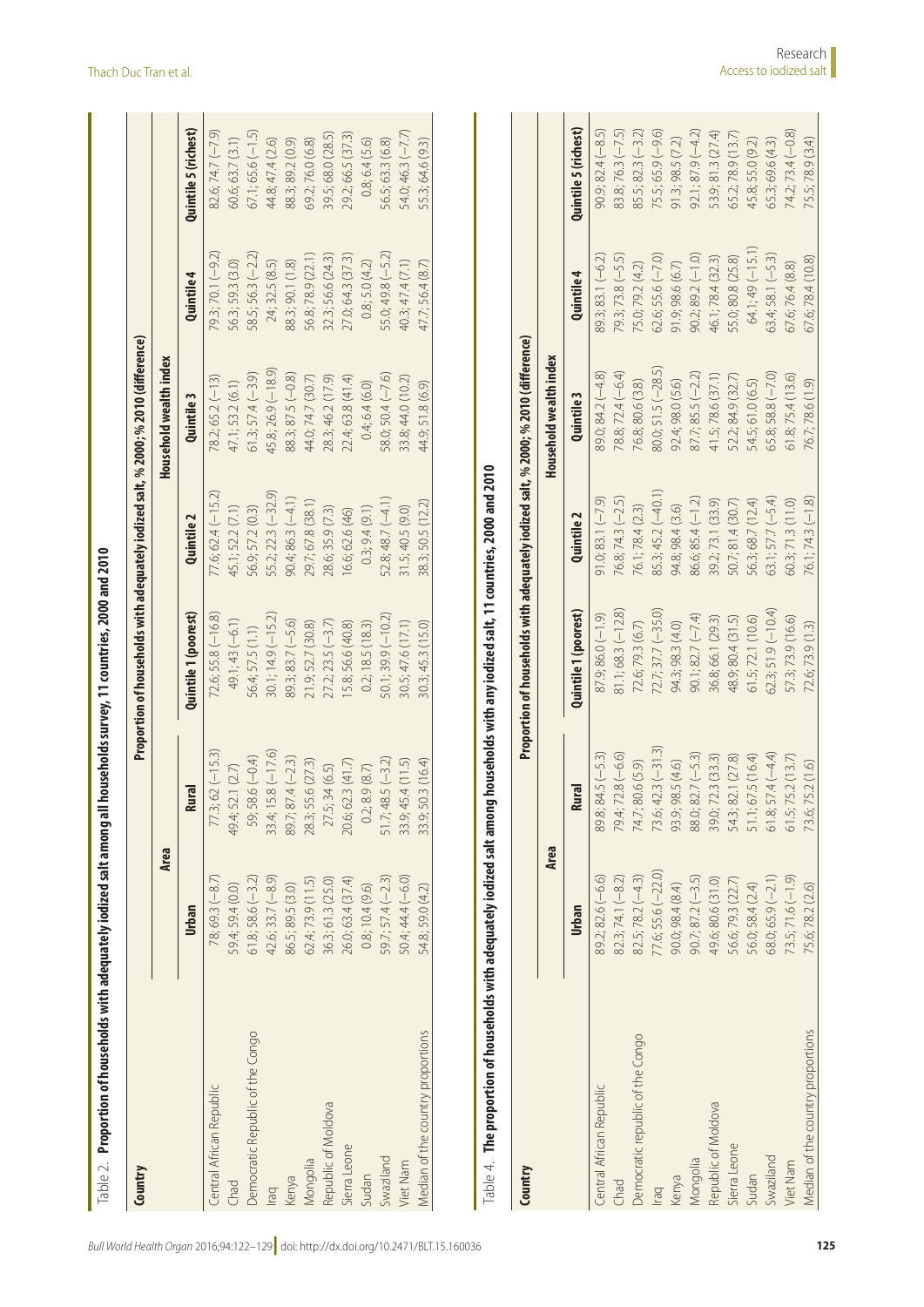tary conflict prevented implementation of public policies and services for the civilian population, since both countries were seriously affected by wars during this period.

There were disparities in access to adequately iodized salt, both between rural and urban areas and the poorest and the richest in 2000 and 2010. In 2000, the coverage in urban areas was 20.9% higher than in rural areas, but the gap reduced to 8.7% in 2010. Similarly, the proportion of households in the richest quintile with adequately iodized salt was 25.0% higher than that of the poorest quintile households in 2000, but this reduced to 19.3% in 2010. Even though the inequalities have been reduced in the past decade, the differences between the poor and the rich and between urban and rural remain substantial in many countries.

We acknowledge that the pooled statistics used in this study are summaries of national data and are not representative of specific populations or resource-constrained countries in general. However, these findings can inform strategies for achieving the global

## <span id="page-4-0"></span>Table 5. **Median proportion of households with adequately iodized salt among households with any iodized salt by socioeconomic factors, 2000 and 2010**

| <b>Factor</b>                        | <b>Median proportion</b> |      | <b>Difference</b> |
|--------------------------------------|--------------------------|------|-------------------|
|                                      | 2000                     | 2010 |                   |
| <b>All 11 countries</b>              | 70.8                     | 759  | 5.1               |
| <b>2010 HDI</b>                      |                          |      |                   |
| Lowest (4 countries, $HD < 0.46$ )   | 78.6                     | 80.5 | 1.9               |
| Better-off (7 countries)             | 65.0                     | 741  | 9.1               |
| 2010 GDP                             |                          |      |                   |
| Lowest (5 countries, GDP< US\$ 1000) | 80.1                     | 81.1 | 1.0               |
| Better-off (6 countries)             | 64.0                     | 74.1 | 10.1              |

GDP: gross domestic product; HDI: human development index; US\$: United States dollars.

goal of more than 90% of households with adequately iodized salt. First, the largest improvement in the coverage of adequately iodized household salt in the decade 2000–2010 was in the countries that started at very low levels and had buy-in from national governments and support from international donors and other agencies. This group of countries appears to be implementing scaling-up salt iodization programmes effectively. Countries with coverage of 50% or higher, in which salt iodization

had been scaled up, appeared to face challenges to make further improvements. Some countries are experiencing significant difficulties, including military conflicts which undermine progress. Second, socioeconomic disparities in access to adequately iodized salt are substantial in many countries, suggesting that equity should be addressed explicitly in salt iodization policies. Finally, countries affected by war require explicit additional support from international agencies to achieve

<span id="page-4-1"></span>

|  |  |  | Table 6. Characteristics of 11 countries included in the study on salt iodization, 2000–2010 |
|--|--|--|----------------------------------------------------------------------------------------------|
|--|--|--|----------------------------------------------------------------------------------------------|

| <b>Country</b>                         | <b>Salt iodization</b><br>legislation <sup>a</sup>       | <b>Salt iodization national</b><br>programme <sup>a</sup>  | <b>Human</b><br>development <sup>b</sup> | Economic status <sup>c</sup> | Conflict/war                                                |
|----------------------------------------|----------------------------------------------------------|------------------------------------------------------------|------------------------------------------|------------------------------|-------------------------------------------------------------|
| Central African<br>Republic            | Mandatory since 1994                                     | Started in 1995                                            | low                                      | Low income                   | The Central African<br>Republic Bush War<br>$(2004 - 2008)$ |
| Chad                                   | Voluntary                                                | Started before 2000                                        | Low                                      | Low income                   | Chadian Civil War<br>$(2005 - 2010)$                        |
| Democratic<br>republic of the<br>Congo | Mandatory since 1994                                     | Started in 1993                                            | low                                      | Low income                   | The Second Congo War<br>$(1998 - 2003)$                     |
| Iraq                                   | Mandatory in 1993                                        | A lack of national<br>commitment, no<br>national programme | Medium                                   | I ower-middle-<br>income     | Iraq war (2003-2011)                                        |
| Kenya                                  | Mandatory                                                | Started in the 1970s                                       | low                                      | Low income                   | Kenyan crisis (2007-2008)                                   |
| Mongolia                               | Non-jodized salt<br>banned since 2003                    | Started in 1996                                            | Medium                                   | I ower-middle-<br>income     | <b>No</b>                                                   |
| Republic of<br>Moldova                 | Voluntary                                                | Started in 2004                                            | Medium                                   | I ower-middle-<br>income     | <b>No</b>                                                   |
| Sierra Leone                           | Voluntary                                                | Started before 2000                                        | Low                                      | Low income                   | The Sierra Leone Civil<br>War (1991-2002)                   |
| Sudan                                  | Voluntary                                                | Started in 1989                                            | low                                      | I ower-middle-<br>income     | Sudanese civil war<br>$(1983 - 2005)$                       |
| Swaziland                              | Mandatory since 1997                                     | Started before 2000                                        | Low                                      | I ower-middle-<br>income     | <b>No</b>                                                   |
| Viet Nam                               | Mandatory since 1999,<br>changed to voluntary<br>in 2005 | Implemented from<br>1995-2005                              | Medium                                   | I ower-middle-<br>income     | <b>No</b>                                                   |

<sup>a</sup> Sources: Begin & Codling,<sup>7</sup> van der Haar et al.,<sup>15</sup> Mahfouz et al.,<sup>16</sup> Azizi.<sup>[17](#page-7-21)</sup>

**b** Based on the human development index obtained from the Human Development Report 2011.<sup>18</sup>

<sup>c</sup> Data from World Bank World Development Report 2010.<sup>[19](#page-7-23)</sup>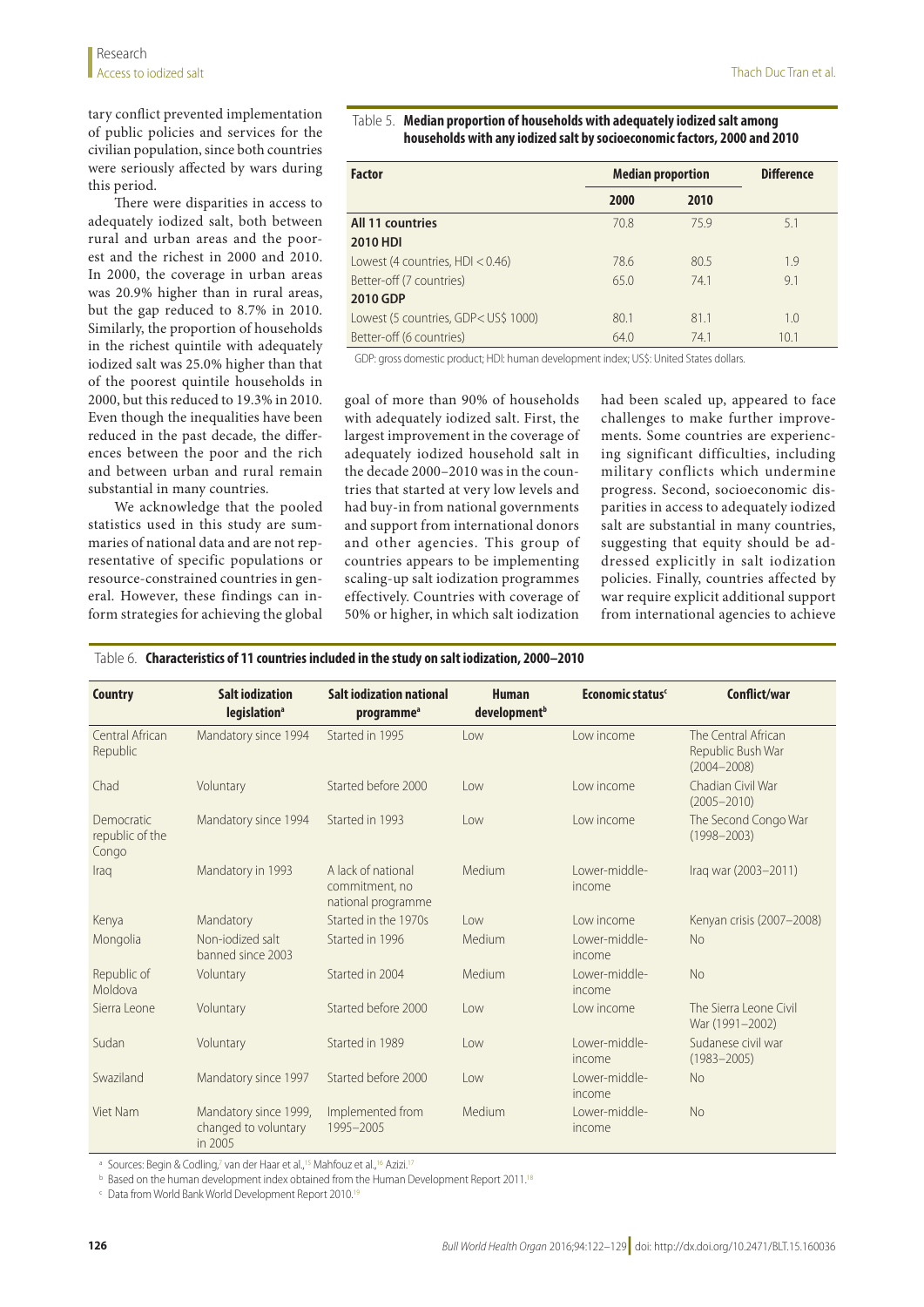universal salt iodization during and following military conflict.

A combination of sustained commitments from governments, the salt industry, international donors and civil society has resulted in remarkable advances in household salt iodization in the past 20 years. $25$  Countries with significant achievements had an operational, political and regulatory environment including passing legislation mandating iodization of salt, effective monitoring systems, strong partnerships with the salt industry, and strategic advocacy and communication efforts.<sup>[9](#page-7-8),[26](#page-7-25)</sup> Countries which maintained low coverage or experienced reduced coverage appeared to lack a political will to advance iodization programmes,

had poorly developed salt industries reliant mostly on small-scale producers or little local salt production, had weak government inspection and enforcement systems, and/or were involved in military conflict which severely limited the country's capacity to implement health programmes.

In conclusion, changes in iodized household salt coverage from 2000 to 2010 vary widely among countries. The achievement and maintenance of universal salt iodization appears a remote goal for many resource-constrained countries and requires explicit renewed efforts by governments, bilateral and multilateral agencies and civil society to avoid the burden of iodine deficiency disorders in the population. ■

#### **Acknowledgements**

We thank Pieter Jooste, ICCIDD Regional Coordinator for Southern Africa.

**Funding:** JF is supported by a Professorial Fellowship from Monash University and the Jean Hailes Professorial Fellowship which is funded by the L and H Hecht Trust, managed by Perpetual Trustees. TDT is supported by a Bridging Postdoctoral Research Fellowship from Monash University and an Early Career Fellowship from the Australian National Health and Medical Research Council.

**Competing interests:** None declared.

عامي 2000 و2010، ارتفعت نسبة حصول الأسر على الملح المعزز باليود بنسبة 6.1٪ (من 36.3٪ إلى 46.2٪) في المتوسط، ولكن مع اختالفات إقليمية: وانخفضت نسبة التغطية إىل 13% )م�ن 77.5% إىل 64.5%( يف مجهورية أفريقيا الوسطى ولكن حتسنت النسبة إىل 40.4% )من 22.2% إىل 62.6%( يف سرياليون. كانت نسب التحسن يف نسبة التغطية أعىل يف املناطق الريفية وبني أفقر الأسر ، ولكن كانت الفوارق الاجتباعيّة والاقتصادية داخل الدولة ال تزال قائمة. كانت هناك ارتباطات ضعيفة بني التغيريات في معالجة الملح باليود والمؤشرات الاجتهاعية والاقتصادية على ي<br>المستوى الوطني. ا**لاستنتاج** بشكل إجمالي، زادت نسبة الحصول على الملح المعزز باليود المتداول في المنازل بشكل كافٍ على مدار العقد الماضيّ. ومع ذلك، فقد تباينت التغييرات بشكلٍ كبير بين الدول. ولا يزأل اهلدف من معاجلة امللح باليود بعيد املنال بالنسبة للعديد من البلدان

ويتطلب بذل جهود جديدة من جانب احلكومات، والوكاالت الثنائية ومتعددة الأطراف، والمجتمع المدني.

**ملخص احلصول عىل امللح املعزز باليود يف 11 دولة ذات مستويات دخل تندرج ضمن الرشحية املنخفضة واألدنى من البلدان متوسطة الدخل: بني عامي 2000 و2010** ا**لغرض** وصف التغييرات في مدى تيسر سبل حصول الأسر على الملح المعزز باليود (في الفترة ما بين عامي 2000 إلى 2010) فيها يتعلق بالعوامل االجتامعية واالقتصادية.

**الطريقة** قمنا باستخالص البيانات اخلاصة بامللح املعزز باليود المتداول في المنازل من واقع المسوحات العنقو دية متعددة المؤشر ات ُجريت بني ّ عامي2000 و.2010 ويف إطار هذه املسوحات، التي أ فقد تم اختبار عينات امللح املتداول يف املنازل للكشف عن درجة املعاجلة باليود باستخدام أدوات موحدة إلجراء االختبارات الرسيعة، التي تعطي نتائج لبيان ما إذا كان امللح مل خيضع للمعاجلة باليود، أو متت معاجلته عىل نحو غري ٍ كاف )أي حيتوي عىل أقل من 15 جزءًا في المليون)، أو تمت معالجته ًعلى نحو كاف (بحيث بحتوي على أكثر من 15 جــزءًا في المليون). وقمنا بًاحتساب مؤشرات معالجة الملح المتداول في المنازل باليود بين عاميّ 2000 و،2010 مع مراعاة أحجام العينات الواردة يف املسح. وقمنا باستكشاف االرتباطات بني هذه املؤرشات واملتغريات االجتامعية والاقتصادية، داخل البلدان المختلفة وفيها بينها. ا**لنتائج** قمنا بتحليل البيانات الصادرة عن 162 105 أسرة في عام 2000، و018 144 أسرة في عام 2010. وفي الفترة ما بين

### 摘要

关性。

#### 2000 年至 2010 年 11 个低收入和中下收入国家的碘盐普及情况

目的 旨在说明家用碘盐普及情况(2000 年至 2010 年) 的变化与社会经济因素的相关性。 方法 我们从 2000 年至 2010 年进行的多指标类集调 查中提取了家庭摄取碘盐的数据。作为调查的一部 分,通过标准化的快速检测试剂盒检测家用盐,验 证是否为碘盐、碘含量不足,少于 15 ppm 或充分加 碘(超过 15 ppm)。 考虑到调查抽样权重,我们计算 了 2000 年至 2010 年家庭食盐加碘指数。 我们研究了 在国家内部和国家之间这些指标与社会经济变量的相

结 果 我们分析了从 2000 年 的 105 162 户 家

庭 到 2010 年 的 144 018 户 家 庭 的 调 查 数 据。 在 2000 年 至 2010 之 间, 充 分 加 碘 盐 的 覆 盖 率 上 升 了 6.1%( 从 46.3% 到 52.4%), 但 是 仍 有 地 区 差 异 :中非共和国充分含碘盐的覆盖率下降了 13.0% ( 从 77.5% 到 64.5%), 塞 拉 利 昂 的 覆 盖 率 却 上 升 了 40.4%(从 22.2% 上升到 62.6%)。农村地区和最贫 困家庭充分含碘盐覆盖率提高了,但是国家内部的社 会经济差距依然存在。 加碘盐的变化与国家社会经济 指标之间的关联性不强。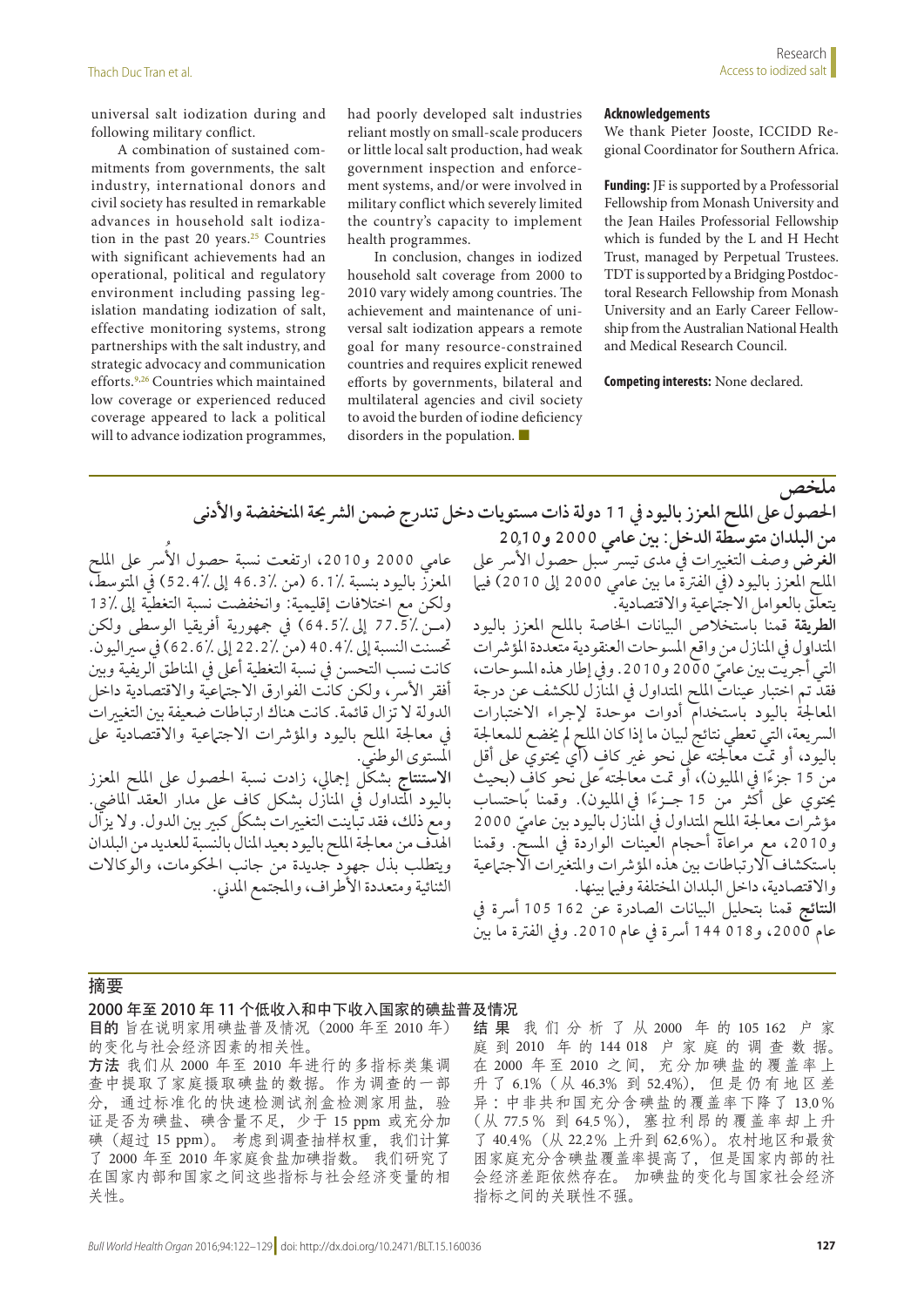结论 总而言之,过去十年充分含碘的家用盐覆盖率上 升了。 然而,不同国家之间变化的差异很大。 对于 许多国家而言,全民食盐加碘的目标仍然遥不可及,

需要政府、双边和多边机构以及民间社团作出新的努 力。

## **Résumé**

## **Accès à du sel iodé dans 11 pays à revenu faible et à revenu moyen inférieur: 2000 et 2010**

**Objectif** Décrire les changements survenus dans l'accès des ménages à du sel iodé (2000-2010) par rapport à divers facteurs socioéconomiques. **Méthodes** Nous avons extrait des données sur le sel de cuisine iodé d'enquêtes par grappes à indicateurs multiples menées en 2000 et 2010. Dans le cadre de ces enquêtes, l'iodation d'échantillons de sel de cuisine a été évaluée à l'aide de kits de tests rapides standardisés qui ont permis d'obtenir des résultats indiquant que le sel n'est pas iodé, insuffisamment iodé (moins de 15 parties par million, ppm) ou suffisamment iodé (plus de 15 ppm). Nous avons calculé les indices d'iodation du sel de cuisine en 2000 et 2010 en tenant compte des poids d'échantillonnage des enquêtes. Nous avons examiné les liens entre ces indices et plusieurs variables socioéconomiques dans et entre les pays.

**Résultats** Nous avons analysé des données provenant de 105 162 ménages en 2000 et 144 018 ménages en 2010. Entre 2000 et 2010, le nombre de ménages consommant du sel suffisamment iodé a augmenté de 6,1% (de 46,3% à 52,4%) en moyenne, mais des différences régionales ont été constatées: ce taux a baissé de 13,0% (de 77,5% à 64,5%) en République centrafricaine, mais a augmenté de 40,4% (de 22,2% à 62,6%) en Sierra Leone. Il a été noté que les améliorations étaient plus importantes dans les zones rurales et au sein des ménages les plus pauvres, mais que des disparités socioéconomiques subsistaient au sein des pays. Les liens entre les changements dans l'iodation du sel et les indicateurs socioéconomiques au niveau national se sont révélés faibles. **Conclusion** Dans l'ensemble, l'accès à du sel de cuisine suffisamment iodé s'est amélioré au cours de la dernière décennie. Il a cependant été observé que les changements variaient considérablement d'un pays à l'autre. Dans de nombreux pays, l'objectif de l'iodation universelle du sel est loin d'être atteint et exige des gouvernements, des organismes bilatéraux et multilatéraux et de la société civile qu'ils renouvellent leurs efforts.

## **Резюме**

## **Доступ к иодированной соли в 11 странах с низким и средненизким уровнем доходов по данным на 2000 и 2010 годы**

**Цель** Описать изменения, произошедшие в семьях в отношении доступа к иодированной соли за период с 2000 по 2010 год в связи с социально-экономическими факторами.

**Методы** Данные по потреблению иодированной соли семействами были взяты из многоиндикаторных кластерных обследований, проведенных в 2000 и 2010 годах. В рамках этих обследований образцы соли, употребляемой в домашнем хозяйстве, проверялись на содержание иода с помощью стандартных наборов для экспресс-тестирования, которые показывают, является ли соль неиодированной, недостаточно иодированной (менее 15 частей на миллион) или достаточно иодированной (более 15 частей на миллион). С учетом весовых коэффициентов пробы были рассчитаны показатели йодирования домашней соли в 2000 и 2010 годах. Были изучены связи между этими показателями и социально-экономическими переменными как внутри стран, так и между странами.

**Результаты** Нами были проанализированы данные для 105 162 семейств в 2000 году и для 144 018 семейств в 2010 году. В

период между 2000 и 2010 годами доля семейств, пользовавшихся достаточно иодированной солью, выросла в среднем на 6,1% (с 46,3 до 52,4%), но при этом были выявлены региональные отличия: доля таких семейств упала на 13% в Центральноафриканской Республике (с 77,5 до 64,5%), но выросла на 40,4% (с 22,2 до 62,6%) в Сьерра-Леоне. Улучшение было заметнее в сельской местности и среди самых бедных семейств, но при этом сохранялось неравенство социально-экономических показателей внутри страны. Между социально-экономическими показателями на национальном уровне и изменениями в потреблении йодированной соли была выявлена слабая взаимосвязь.

**Вывод** В целом доля семейств, использующих достаточно иодированную соль, за последнее десятилетие выросла. Однако от страны к стране изменения значительно варьировались. Многие страны все еще далеки от достижения цели всеобщего обеспечения иодированной солью, и для этого требуется возобновление работы со стороны правительств, двусторонних и многосторонних учреждений и гражданского общества.

### **Resumen**

#### **Acceso a sal yodada en 11 países con ingresos bajos y medio bajos: 2000 y 2010**

**Objetivo** Describir los cambios del acceso doméstico a sal yodada (2000-2010) en relación con factores socioeconómicos.

**Métodos** Se extrajeron datos sobre la sal doméstica yodada de encuestas de indicadores múltiples a nivel de grupos realizadas en 2000 y 2010. Como parte de las encuestas, se analizaron las muestras de sal doméstica para comprobar su yodación mediante kits de pruebas rápidas estandarizadas, cuyos resultados indicaron si la sal no estaba yodada, estaba insuficientemente yodada, menos de 15 partes por millón (ppm) o suficientemente yodada (más de 15 ppm). Se calcularon los índices de yodación de la sal doméstica en el 2000 y el 2010, teniendo en cuenta las ponderaciones de muestreo de las encuestas. Se exploraron las relaciones entre dichos índices y las variables socioeconómicas, tanto a nivel nacional como entre países.

**Resultados** Se analizaron los datos de 105 162 hogares en el año 2000 y 144 018 en el año 2010. Entre el 2000 y 2010, la cobertura doméstica de sal suficientemente yodada aumentó un 6,1% (de un 46,3% a un 52,4%) de media, pero con diferencias regionales: la cobertura cayó un 13,0% (de un 77,5% a un 64,5%) en la República Centroafricana, pero mejoró un 40,4% (de un 22,2% a un 62,6%) en Sierra Leona. Las mejoras de la cobertura fueron mayores en zonas rurales y entre los hogares más pobres, pero las disparidades socioeconómicas nacionales se mantuvieron. Había una pequeña relación entre los cambios de la